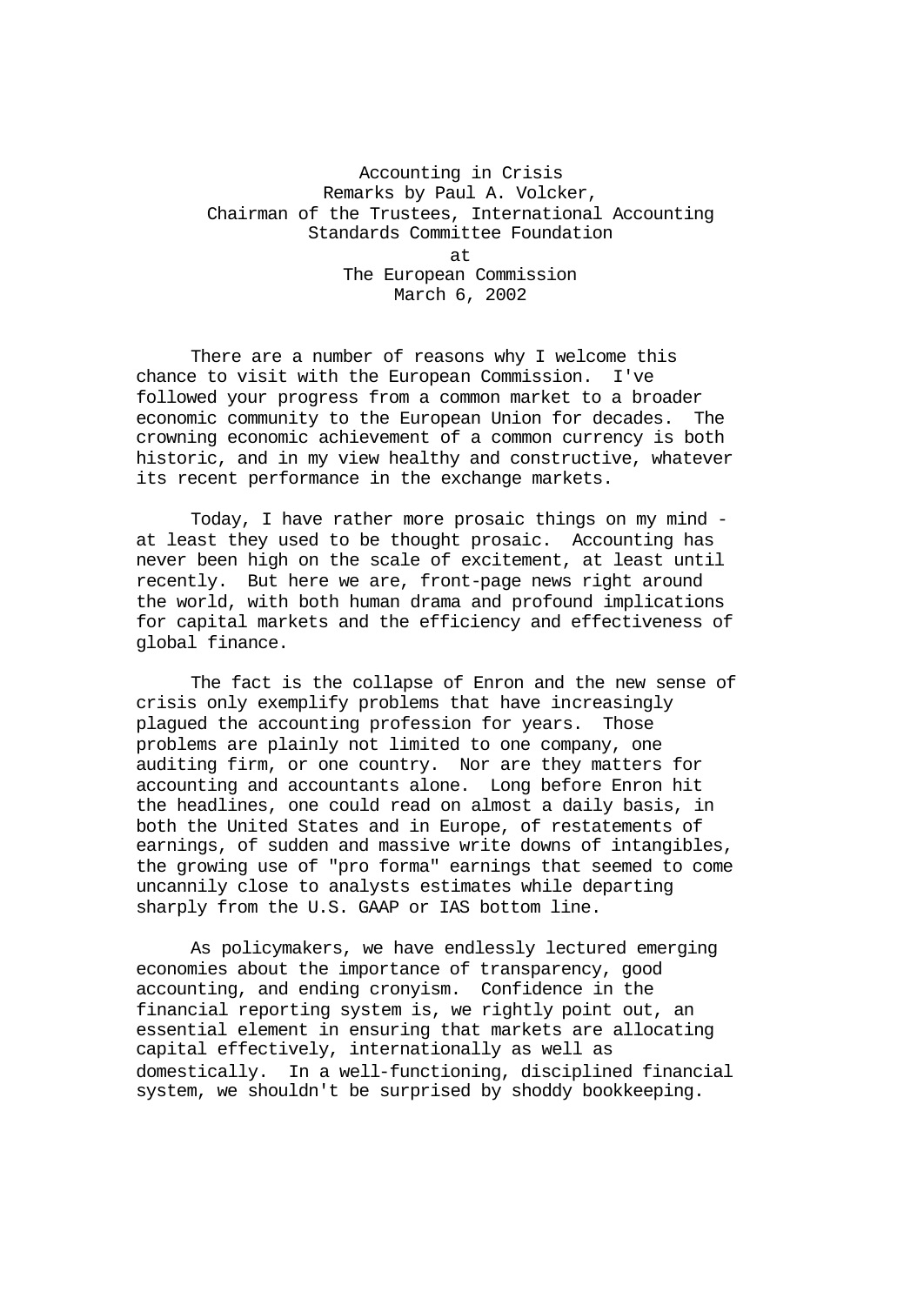And, now we discover, those lectures apply at home even in the United States where we have taken such pride in our accounting standards and practices and in our open and active securities markets.

Specifically, the United States has long hailed its own accounting standards, US GAAP, as the model for the rest of the world to follow. The managers of the major auditing firms are headquartered in New York. Our markets have indeed thrived - in the midst of the greatest boom in all of history. Our critical faculties were dulled.

With the shock of the Enron failure- with the barrage of news about that and other failures day-by-day for months – all of that has changed.

Don't misunderstand. Virtually every auditor and every audit firm still feels that the U.S. has the best and most comprehensive set of accounting standards worldwide and a history of sensitivity to investor protection. But obviously what may be relatively best is not good enough. Everything is on the table – the structure of the auditing profession, the accounting standards, our enforcement mechanisms, and even the style which accounting standards are set out – whether the emphasis is on matters of principle or detail.

The silver lining in the Enron crisis in the U.S. is that we have an opportunity for real reform.

In that respect, I would offer a word of caution. If you are tempted to think that the crisis facing accounting is limited to the United States, you are misled. The occasional suggestion that wholesale adoption of existing international accounting standards would be a "cure all" has no foundation. I make that point as one who has a certain responsibility for overseeing those standards and working toward their improvement.

Our aim is to work toward fully credible international standards -- with the end product something that all countries can accept as "best of breed."

Clearly, I would not be here if I did not believe that to be a practical and worthwhile objective. Well-developed global standards would be a major step forward. These standards would help discipline auditing practices, ease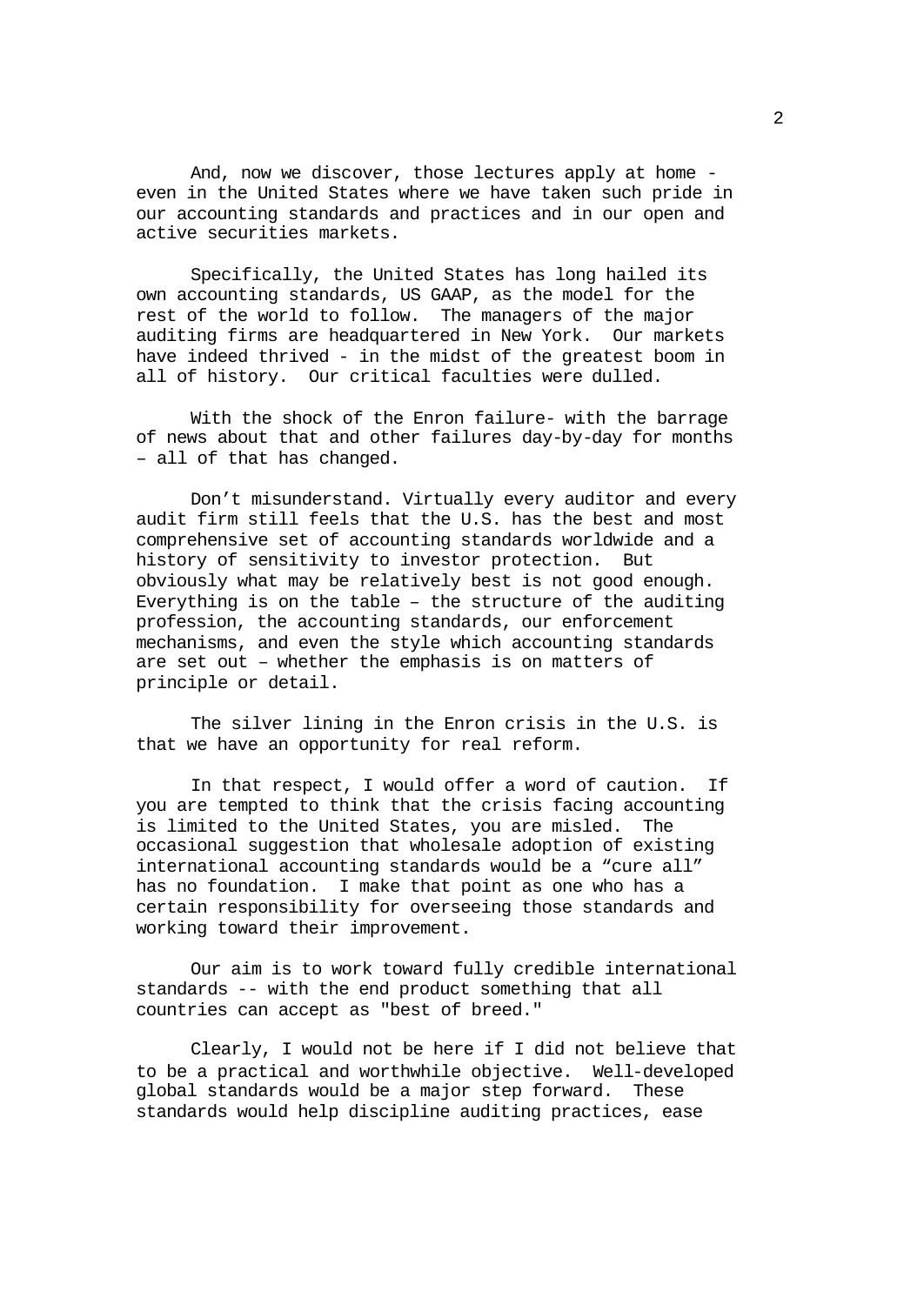their enforcement, and assist analysts and investors in allocating capital to where it can do the most good. That is the main impetus behind the restructuring of the IASC. I am delighted that the EU has so clearly recognized the potential benefits.

You have recognized both the essential need for a common approach within the Union – and the desirability of conforming to broader international practice.

Inevitably, it will take time to reach the goal. But we are making progress. The new International Accounting Standards Board (IASB), whose oversight Trustees I chair, is very much aware of the 2005 deadline being set by the European Union for your adoption of the International Standards. The present turmoil in the United States provides further powerful impetus, incentive, and relevance to our work.

In my roles as a treasury official, central banker, director of companies in the U.S. and Europe -- most recently in my roles in the accounting world -- I have seen first hand the pressures and the challenges facing the accounting profession. The problems are systemic. They grow in part out of the enormous complications of new financial instruments and techniques. A whole new profession of financial engineering has been spawned, dedicated to the proposition of finding exotic ways around accounting or tax conventions. They are not specific to the United States and therefore make the idea of "can't happen here" attitudes seem a little shortsighted, to be blunt.

The fact is that the accounting profession has been hard-pressed to keep up with the growing complexity of business and finance -- with its mind-bending complications of abstruse derivatives, seemingly endless varieties of securitizations, and multiplying off-balance sheet entities -- and it has been subject to strong political and financial pressures as well.

## **The Three Pillars**

I think of good financial reporting as resting on three pillars: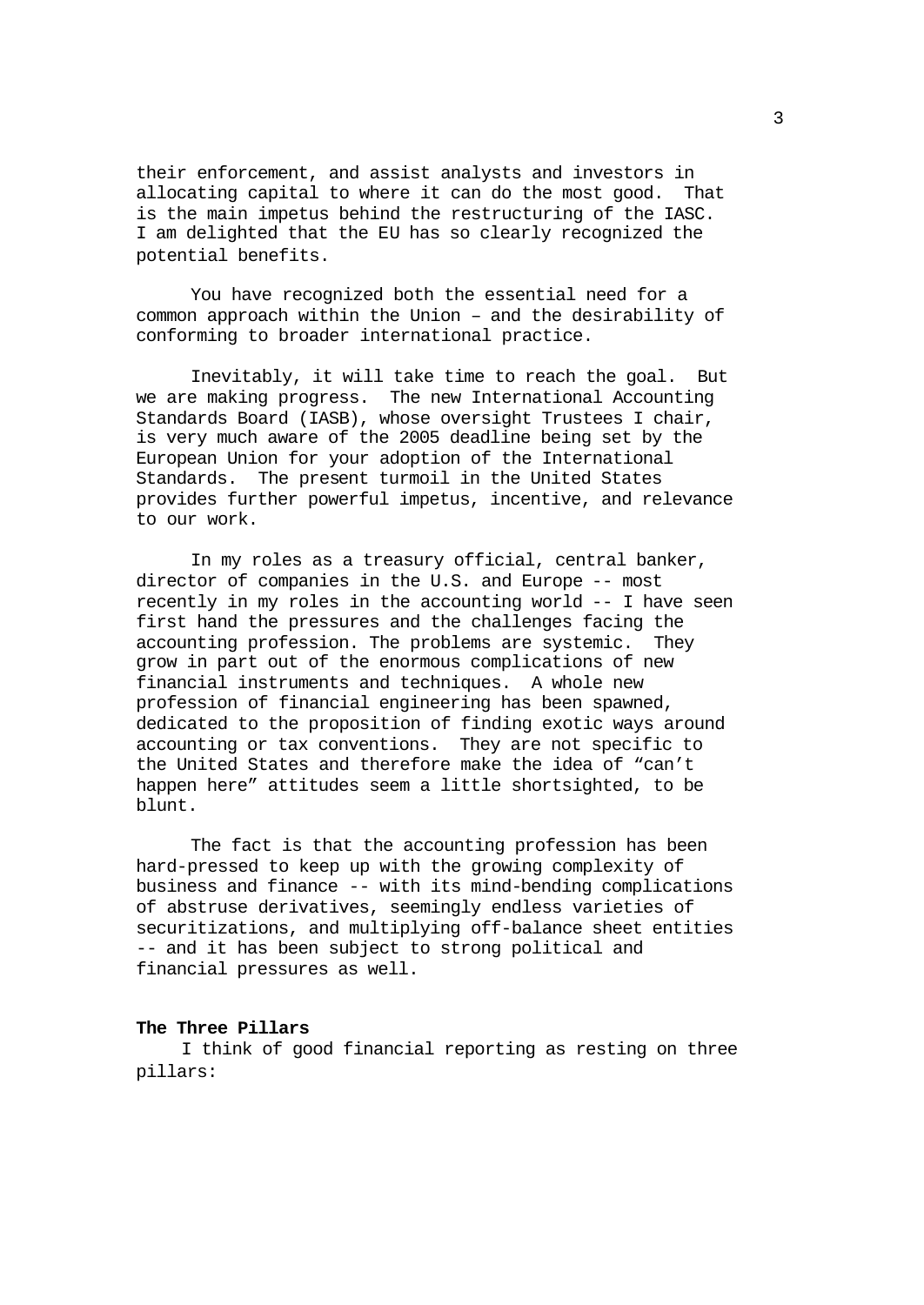- Accounting standards setting out with clarity logically consistent and comprehensive "rules of the game" that reasonably reflect underlying economic reality.
- Accounting and auditing practices and policies able to translate those standards into accurate, understandable, and timely reports by individual public companies.
- A legislative and regulatory framework capable of providing and maintaining needed discipline.

### **Standard Setting**

It is the first of those pillars that I have been directly involved with over the past 20 months.

The general case for international accounting standards has been clear for a long time. In a world of global finance, we have a strong interest in encouraging high quality standards every place our companies do business. We want to avoid distortions in the international flow of capital because of mis-information or lack of information. Not least, a single set of standards would minimize compliance costs for companies and, I believe, assist enforcement. In Europe, the case is particularly strong, because of the desire to build a common market where capital moves freely over national borders.

The European Union has provided leadership in the move to international standards with its pending proposal to make these standards mandatory for publicly listed companies. This has made a real impression in Washington. Members of Congress and regulators are now reevaluating U.S. attitudes to accounting standards. The easy assumption for years is past -- that "made in the USA" is somehow automatically best, and that the mere size of our markets and our economy will force others to fall in line. The fact that the unified European economy is comparable in size is beginning to dawn, and with it the potential as an equally large and active source of capital.

In light of the evident crisis much has been made of the time that standard setters have taken in adapting their standards to current business developments and needs. Conversely, there are claims of inadequate consultation, and concern that those perceiving harm to their interests might withdraw financial support or lobby their legislators for preemptive action. In the United States, as well as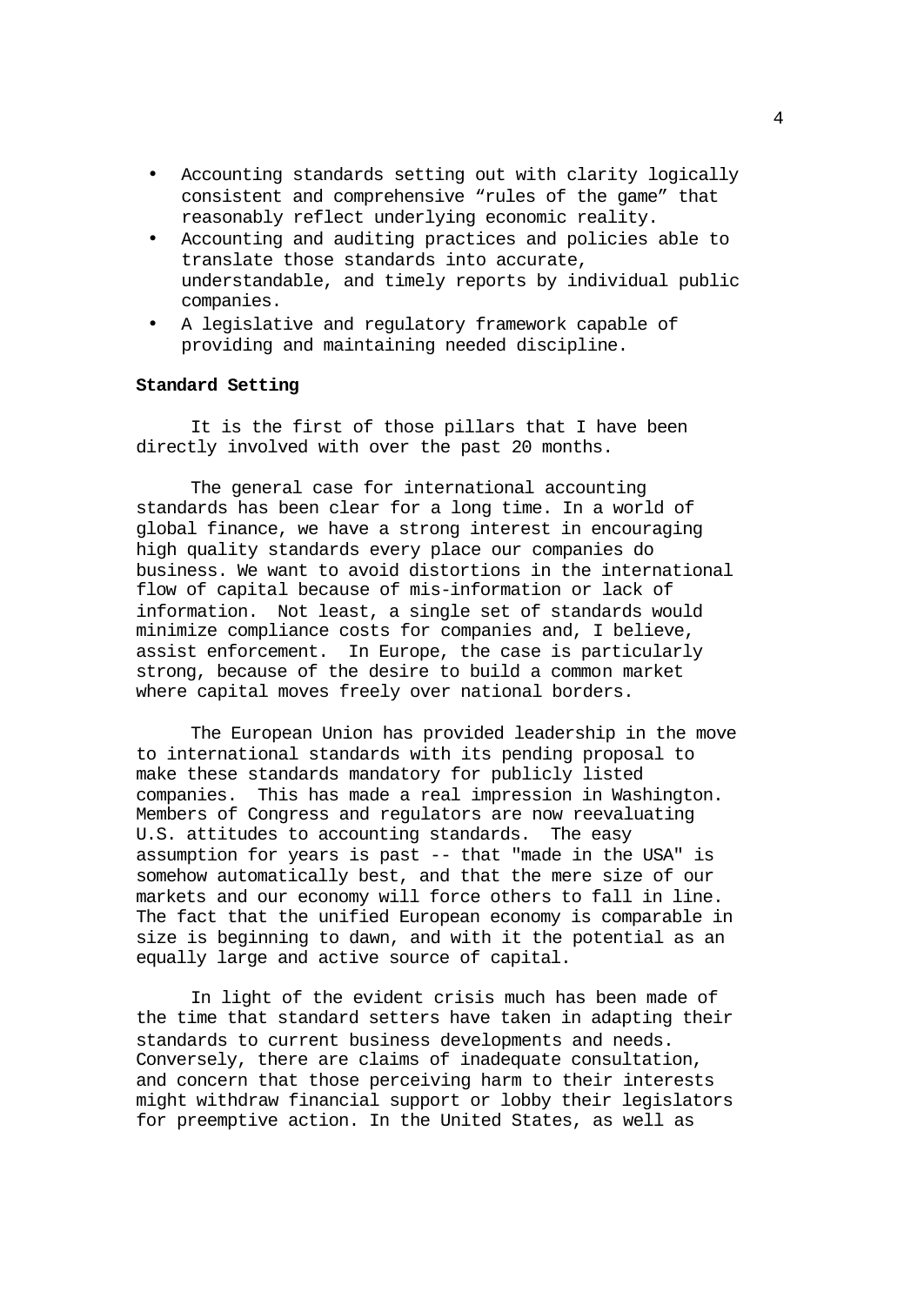elsewhere, we can now appreciate that change has been too slow and suspicions of political compromise damage confidence in the process.

In this context, there is a real opportunity for a reinvigorated international effort. A new highly professional organization is in place. It has strong backing from industry and governments around the world. Given its strong staffing and organizational safeguards, the IASC framework should be able to maintain high credibility. In its key components – the oversight committee I chair, the standard setting board chaired by Sir David Tweedie, its advisory council and interpretations committee – it can command the best professional advice, international representation, and appropriate independence.

I want to assure you that our intent is to move beyond compromise among existing standards or convergence for convergence's sake. To be sure we will work to ensure proper consultation with all interested parties, most especially existing national standard setters, including those within the European Union. Specifically the IASB has established three official relationships with national standard setters in Europe -- France, Germany, and the United Kingdom -- and board members who have fluency in the appropriate languages have been assigned to liase with both standard setters and industry in the other 12 countries of the European Union and in other European countries. In addition, the IASB receives input from European members of the Standards Advisory Council -- 14 of the total of 49. The SAC includes members from Belgium, Estonia, Finland, France, Germany, Italy, the Netherlands, Russia, Spain, and Sweden. The Trustees of the IASC Foundation have recently selected four (of twelve) members from the European Union to serve on the International Financial Reporting Interpretations Committee.

I have read with interest Commissioner Bolkestein's call for the U.S. to accept international accounting standards for listing purposes. That in fact is one of my own wishes - I would not otherwise be chairing the International Trustees. Realistically, that will take time. We have to build the credibility of the International Standards. We have to overcome residual suspicions that the object is somehow to weaken U.S. GAAP. But I am convinced that time and events are with us. I do not know whether we will meet your timetable. What I do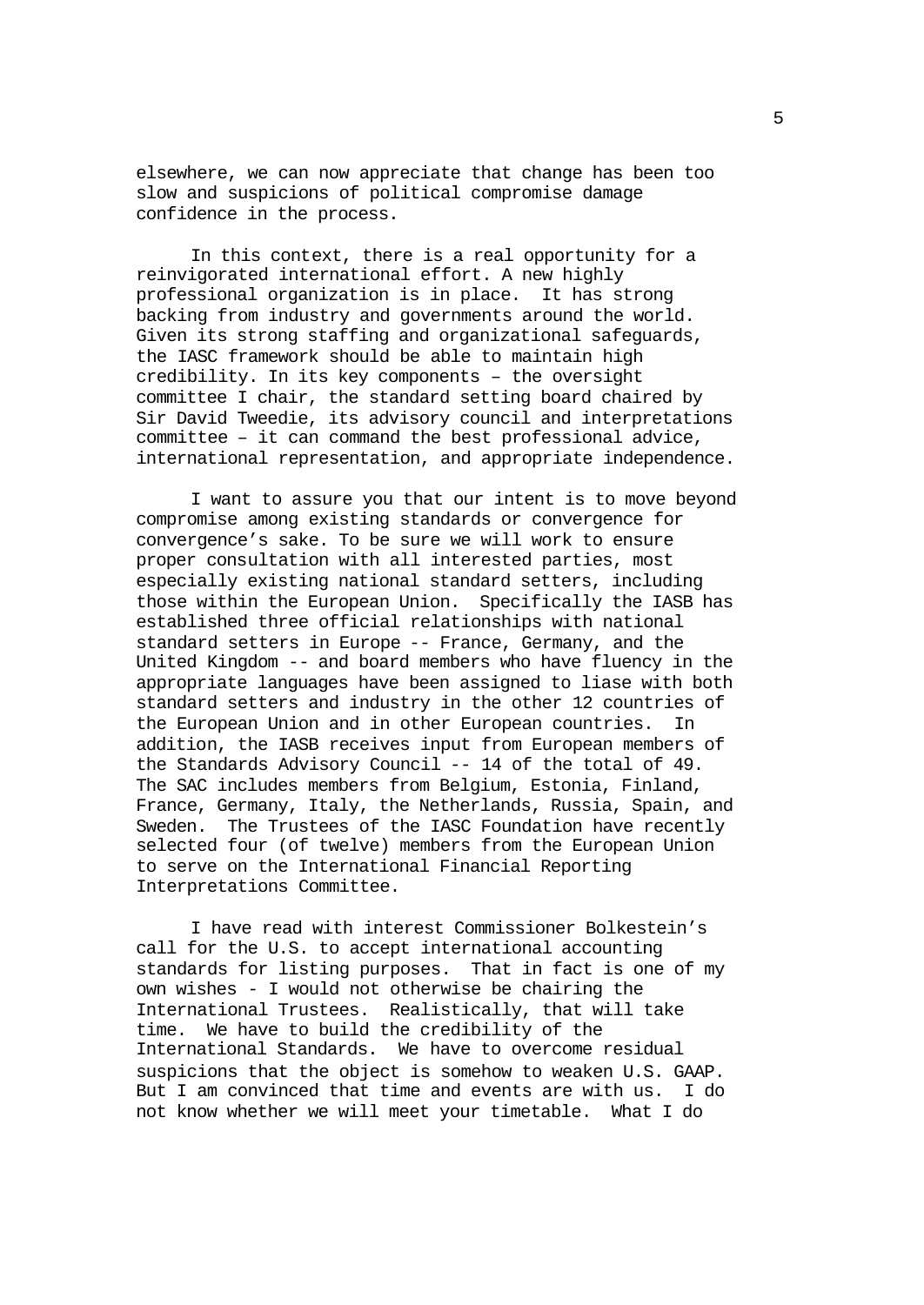know is that the U.S. Securities and Exchange Commission is taking a hard look at the progress at the IASB.

Furthermore, the SEC and those interested in good corporate governance will be looking to see that the IASB will have the freedom to operate without the threat of political pressures compromising the judgments of the Board. I recognize that it will be difficult at times to accept some of the decisions of the IASB on some of the most controversial issues facing accounting. However, if professional and independent standard setting is to work, we must accept and respect the outcome of a process that incorporates adequate consultation, follows established decision-making procedures, and, most importantly, is well reasoned.

#### **Restoring Confidence in the Auditing Profession**

Broadly accepted, up-to-date international standards will help discipline the auditing process and encourage effective and consistent enforcement by national and international authorities.

Yet there is no escaping the fact, in the end, the accuracy and reliance of financial reporting lies in the hands of the auditors themselves. They are the ones who must interpret and apply the standards and protect their integrity. They are the ones to which the investing public must look to ask the tough questions, to demand the answers and to faithfully certify that at the end of the day –- or the quarter or year –- the financial results of a company are fully and clearly reported.

As you may be aware, I have recently agreed with Andersen International to chair an Independent Oversight Board, with broad responsibilities to work with the company in reviewing and reforming its auditing practices and policies. I don't minimize the challenge for Andersen or for other firms. Auditors individually and the auditing profession generally have been subject to strong and conflicting pressures. Company management urgently wants to present results in the most favorable light to meet market expectations. The temptation to stretch to demonstrate a consistent pattern of earnings is real. Too often the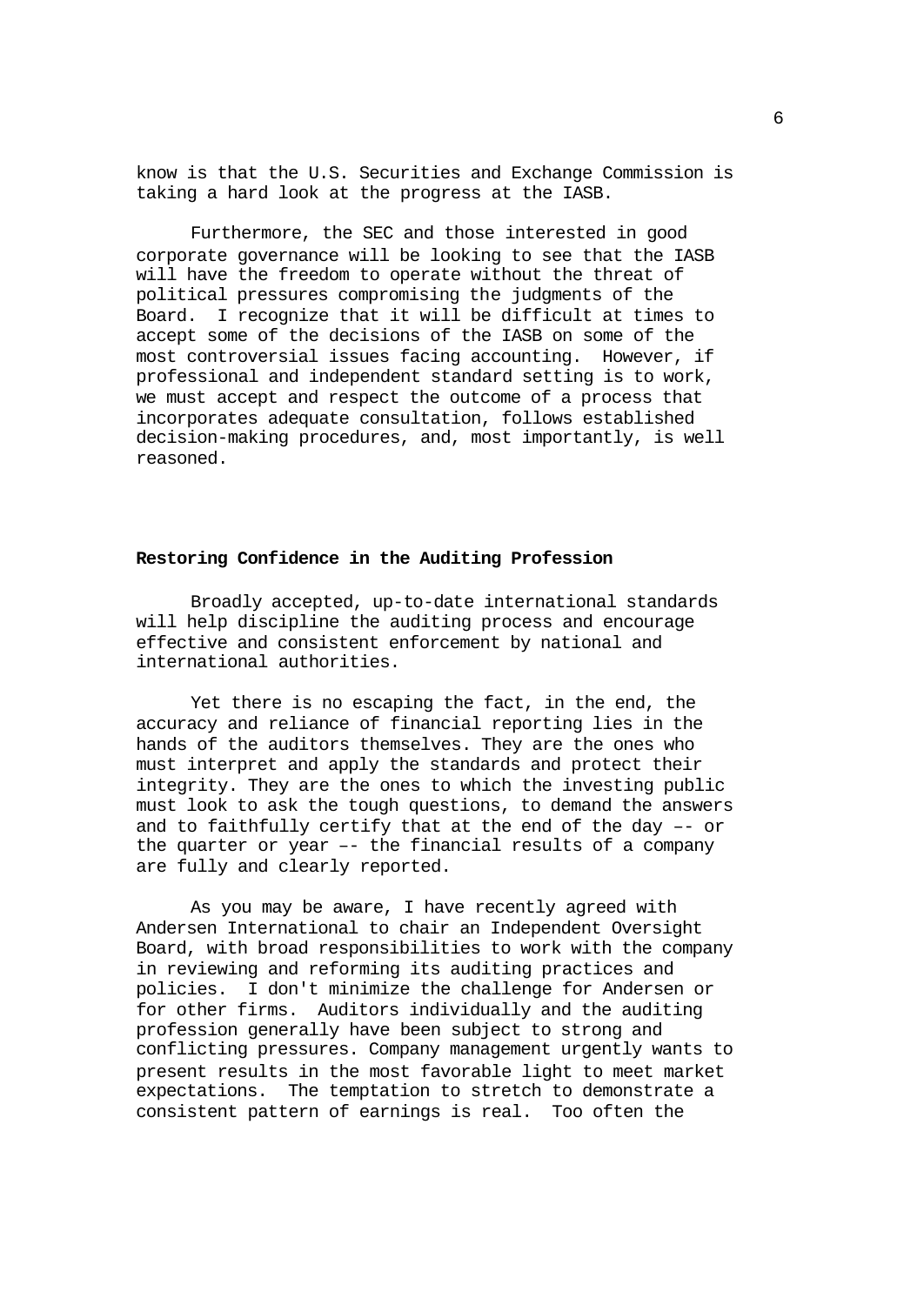emphasis is on finding ways to meet the letter of the technical accounting requirements at the risk of violating the spirit. Large and profitable consulting assignments may, even subconsciously, affect auditor judgment. Companies want to minimize accounting costs. Directors and auditing committees may not be sufficiently knowledgeable or attentive – that is until it's too late.

All this raises questions of the internal management and policies of auditing firms, matters with which I am only beginning to grapple. How can the auditing functions and "technical" accounting decisions be protected from extraneous influence? Can strong safeguards be put in place against other business interests intruding on the auditing process? What are the appropriate limits on non-auditing services performed by an auditing firm to avoid the perception or reality of an unacceptable conflict?

These are questions relevant to all auditing firms, to all businesses, to all countries.

## **The Enforcement Challenge**

High quality standards and improved audit practices should go a long way toward enforcement. However, there are areas where it may be difficult or impossible for any one firm to proceed alone. Hence, there is a need for official regulation. We Americans have long seen our SEC as the example of effective regulation of securities markets. But we can no longer blind ourselves to our own weaknesses. Crises are the antidote to complacency, and I feel certain that recent events will stimulate more effective supervision of auditing firms and practices, including a new regulatory body with independent commissioners, adequate funding and a meaningful disciplinary process. In parallel fashion, it seems to me particularly important for the European Union to develop a regulatory and enforcement mechanism with adequate resources that can span the whole of the member states.

In sum, I emphasize again that the crisis in the accounting and auditing professions is not a matter of the failure of a single company or perceived problems in a single audit. It demands attention to serious problems endemic to a world of global capitalism. The enormous and growing complexities of capital markets, the strong and insidious pressures on individuals and their companies to